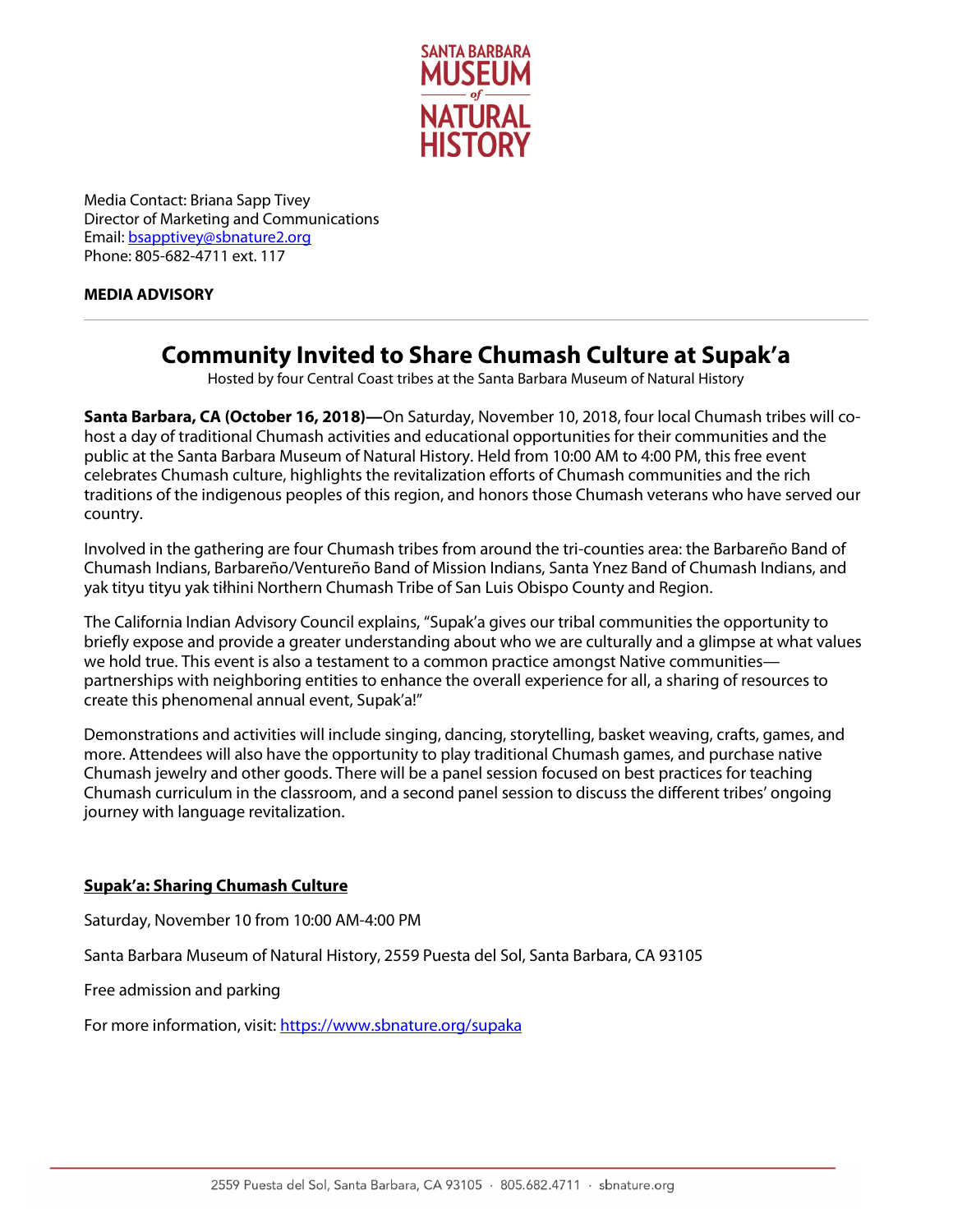



Samala singers sharing traditional story songs in the oak woodland



Chumash plank canoe, or Tomol, replica on display